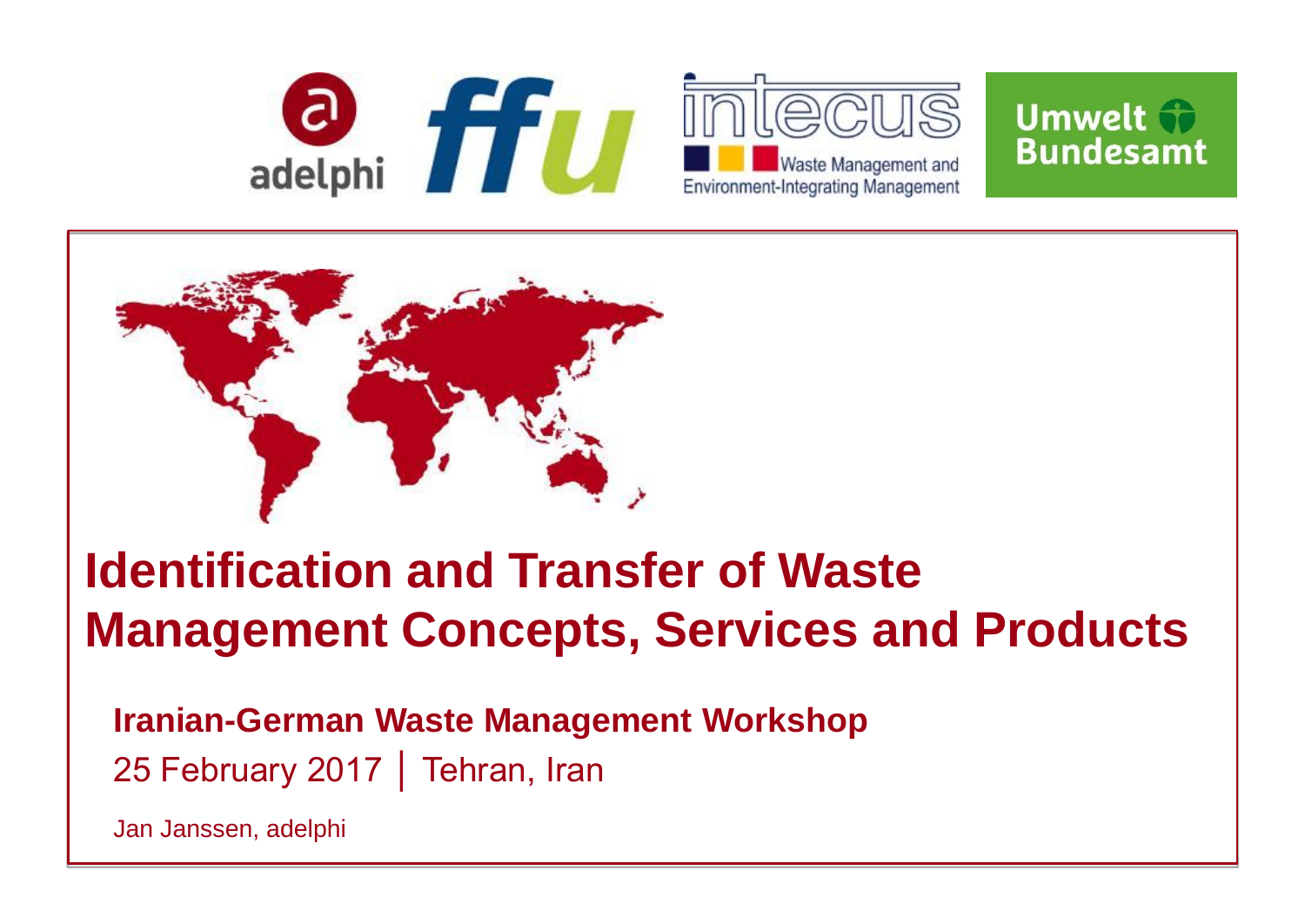

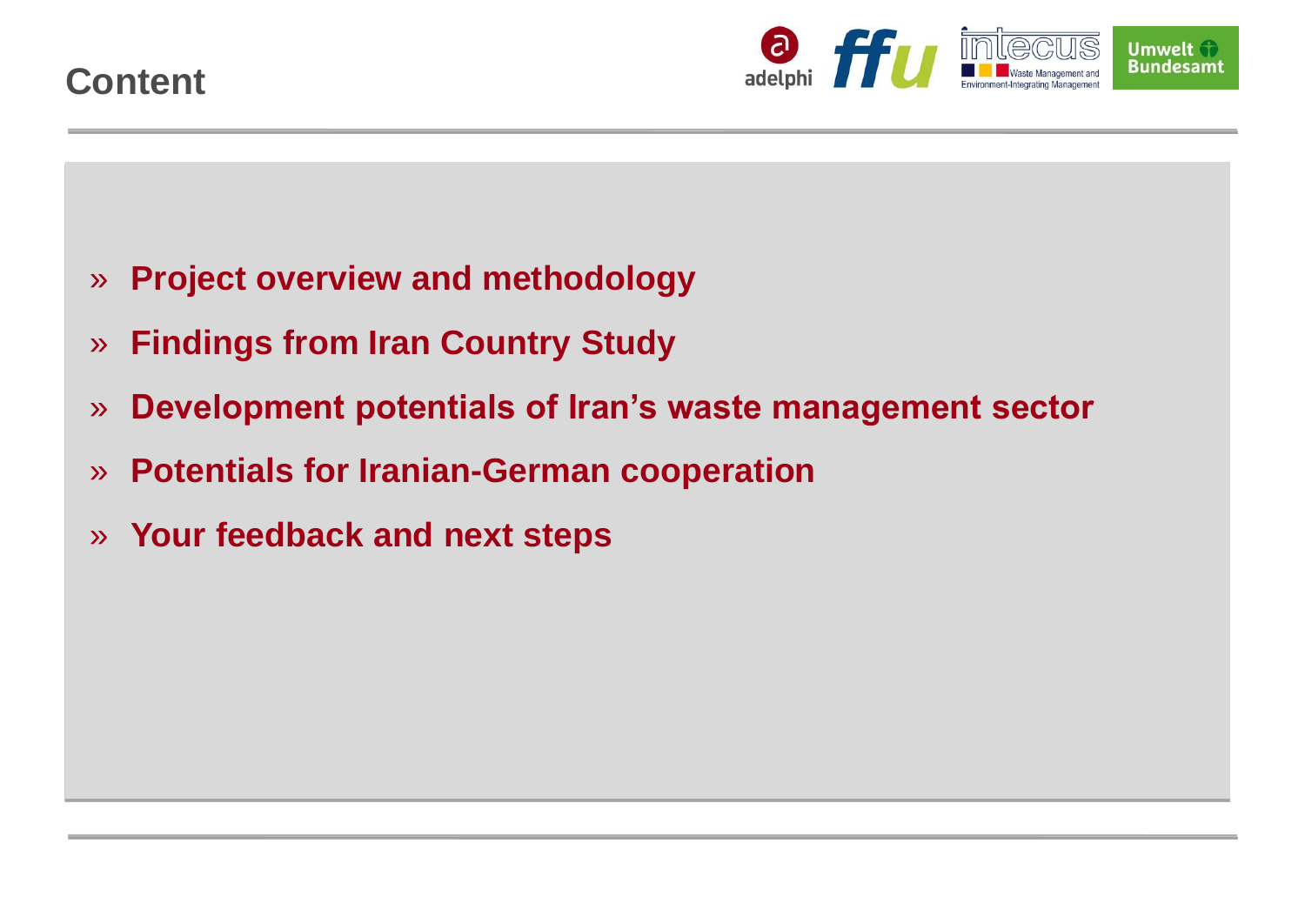

» Funding agency: German Environment Agency

- » Term: 02/2015 12/2017
- » Implementing partners: adelphi, INTECUS, FFU
- » Project goals:
	- » Analysing the current status of waste and recycling management systems in four target countries
	- » Conducting deficit / gap analyses to identify barriers to waste management progress and development
	- » Suggesting potential measures to further improve the waste management sector
	- » Discussing potential measures in country workshops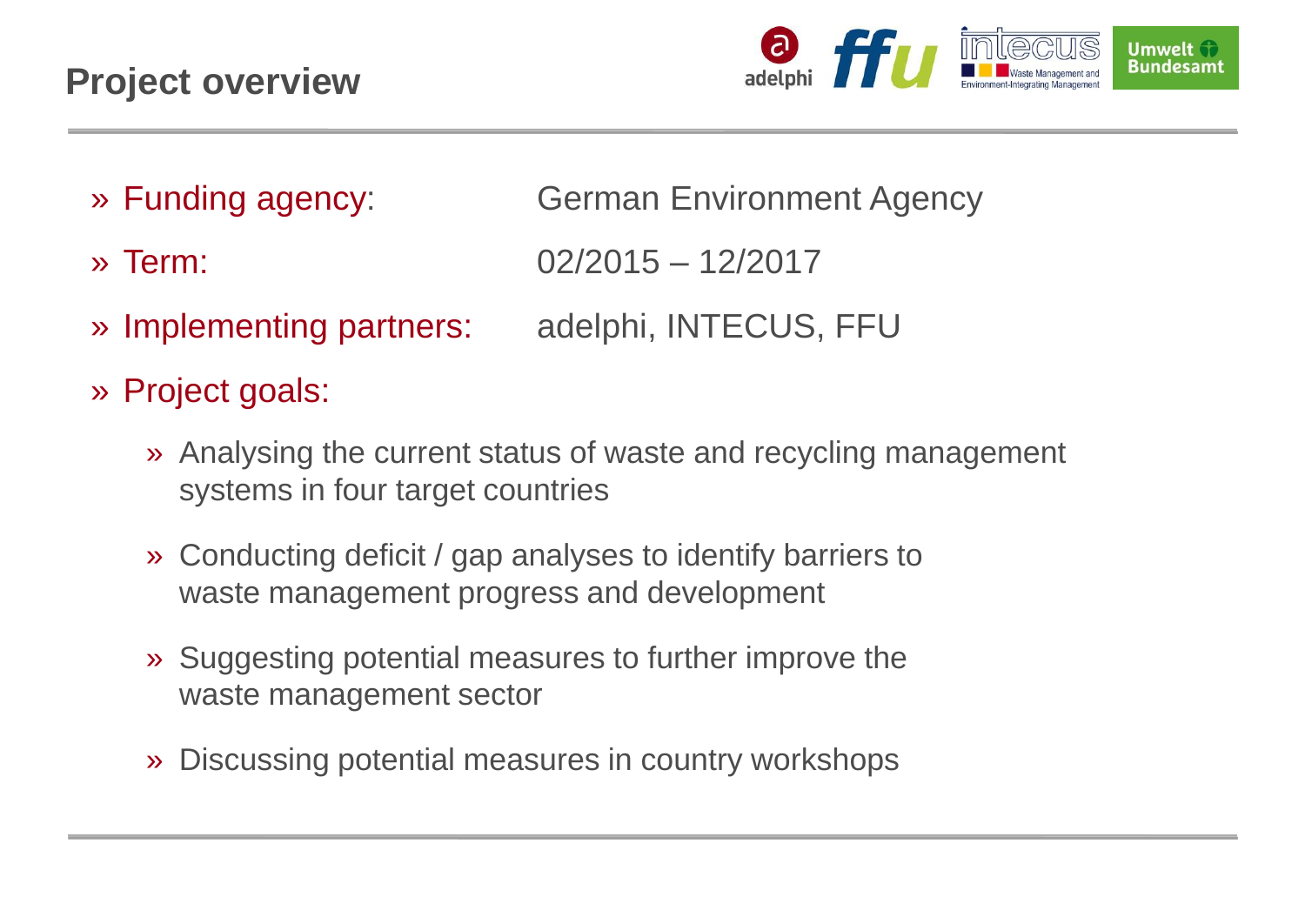

» **Country screening** and selection of target countries



- » **Benchmark analysis** of waste management situation in Germany and Europe
	- » Sets a basis for comparing waste management in different countries, includes best practice examples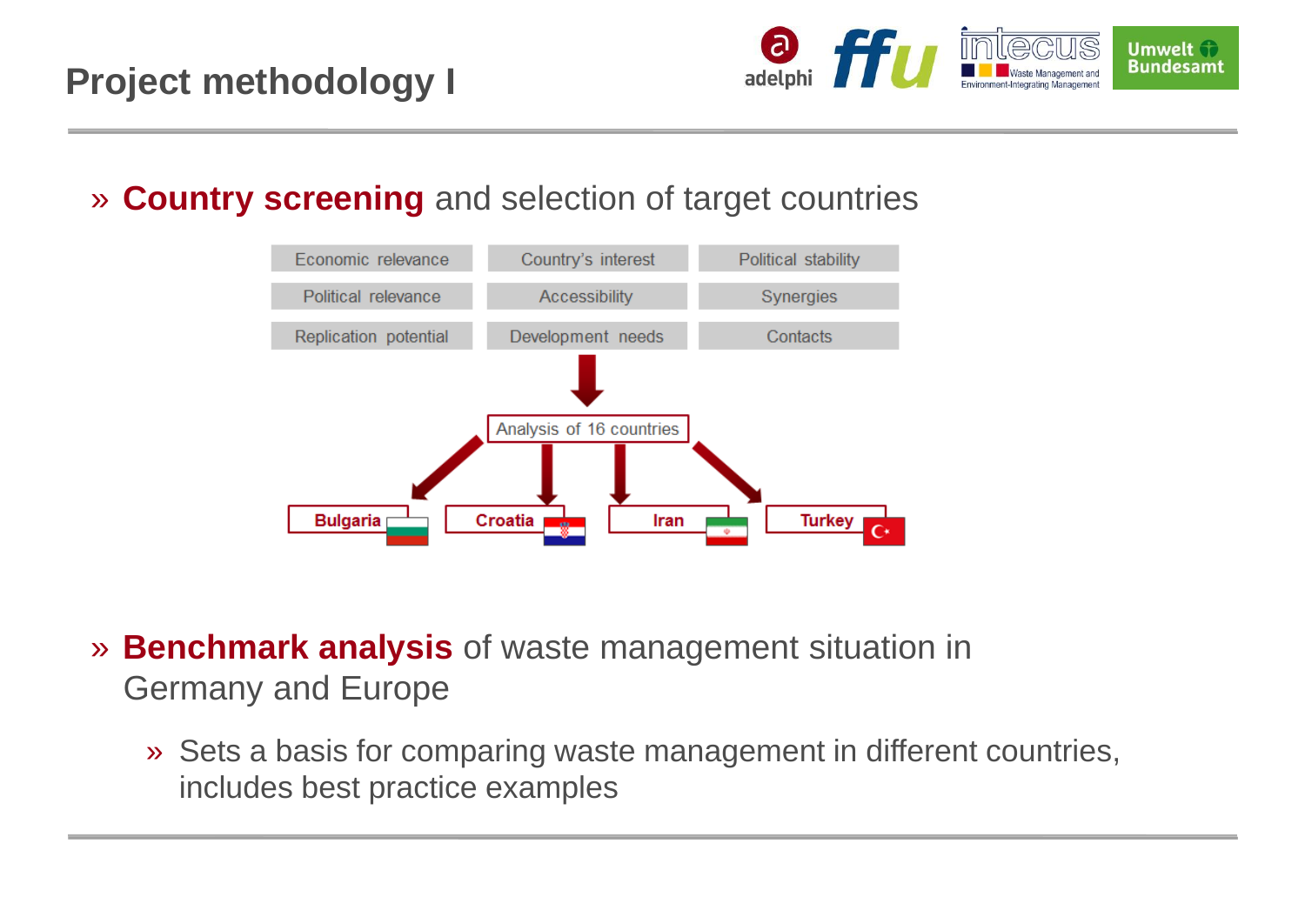

- » **In-depth analysis** of Iran's waste sector situation, based on:
	- » Interviews with Iranian waste management stakeholders in summer 2016
	- » Scientific publications from Iran and Europe
- » Preparation of **Iran country study:** 
	- » Environmental and waste management policy
	- » Waste generation, waste collection, waste treatment
	- » Financing waste management
	- » Role of the private sector
	- » Know-how and technology transfer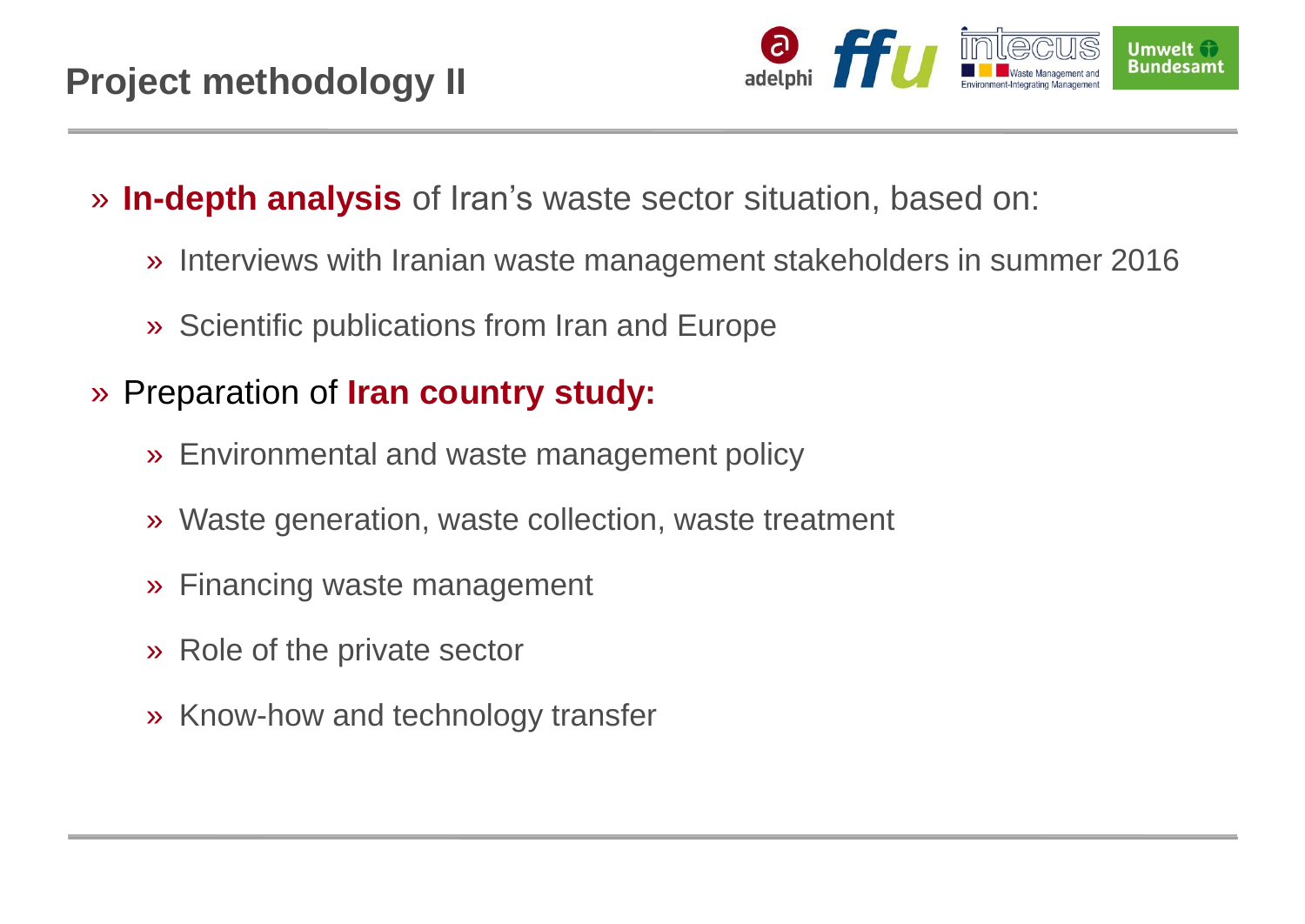

| <b>Municipal Solid Waste</b>           |                                                                                     |
|----------------------------------------|-------------------------------------------------------------------------------------|
| <b>Total generation</b>                | 10,4 million Tons per year                                                          |
| Per capita generation<br>(urban areas) | 600 to 700 Grams per day                                                            |
| Composition                            | <b>Organics 70%</b><br>Plastics 10%<br>Paper/cardboard 8%<br>Metals 3%<br>Others 9% |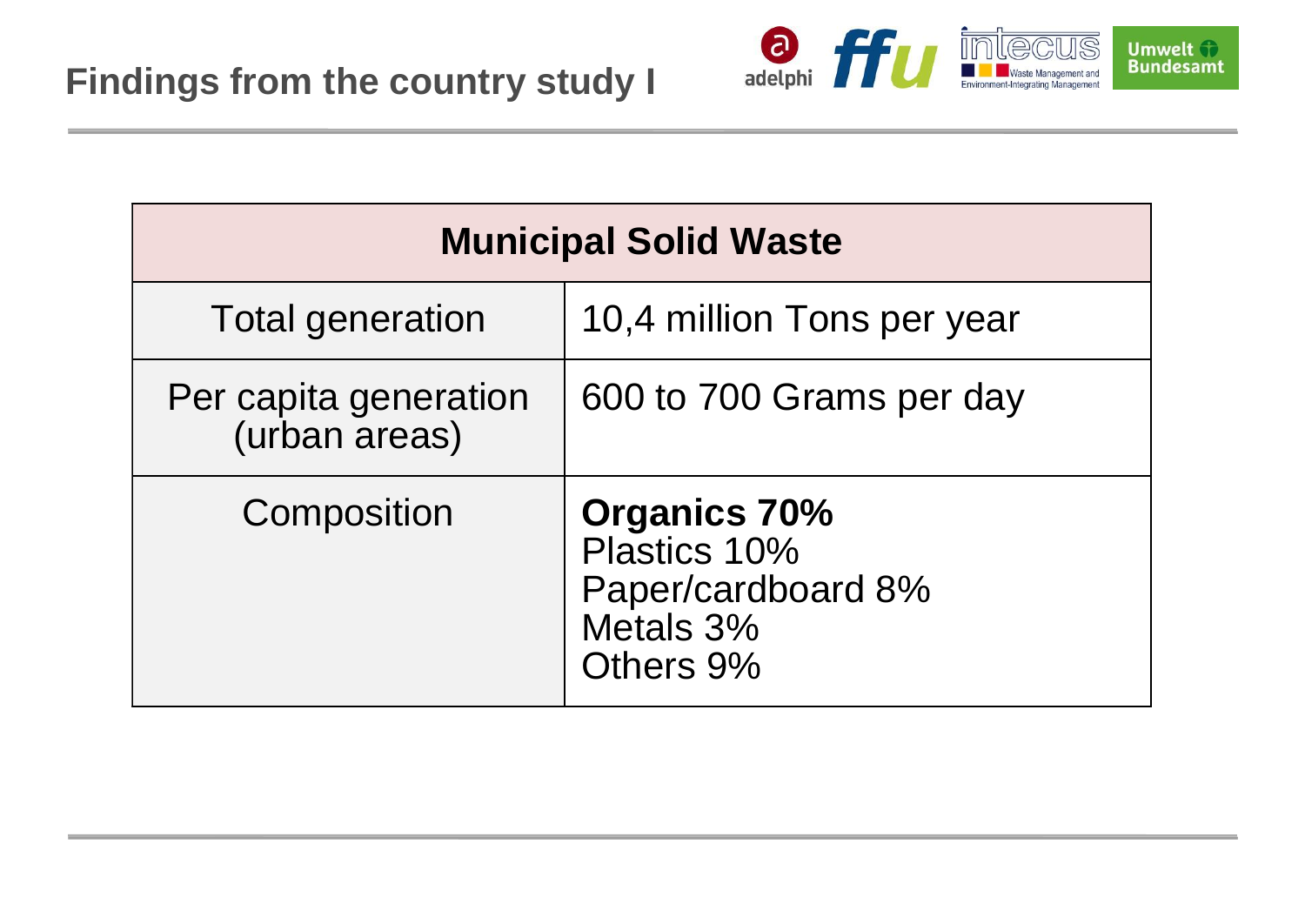

## **Strategic framework:**

- » **"National Waste Management Master Plan" (2015-2020)** - goals:
	- » Separate collection: from 7% to 30%
	- » Recycling of organic wastes: from 12% to 80%
	- » Material-wise recycling of dry wastes: from 5% to 25%
	- » Controlled disposal: from 8% to 20%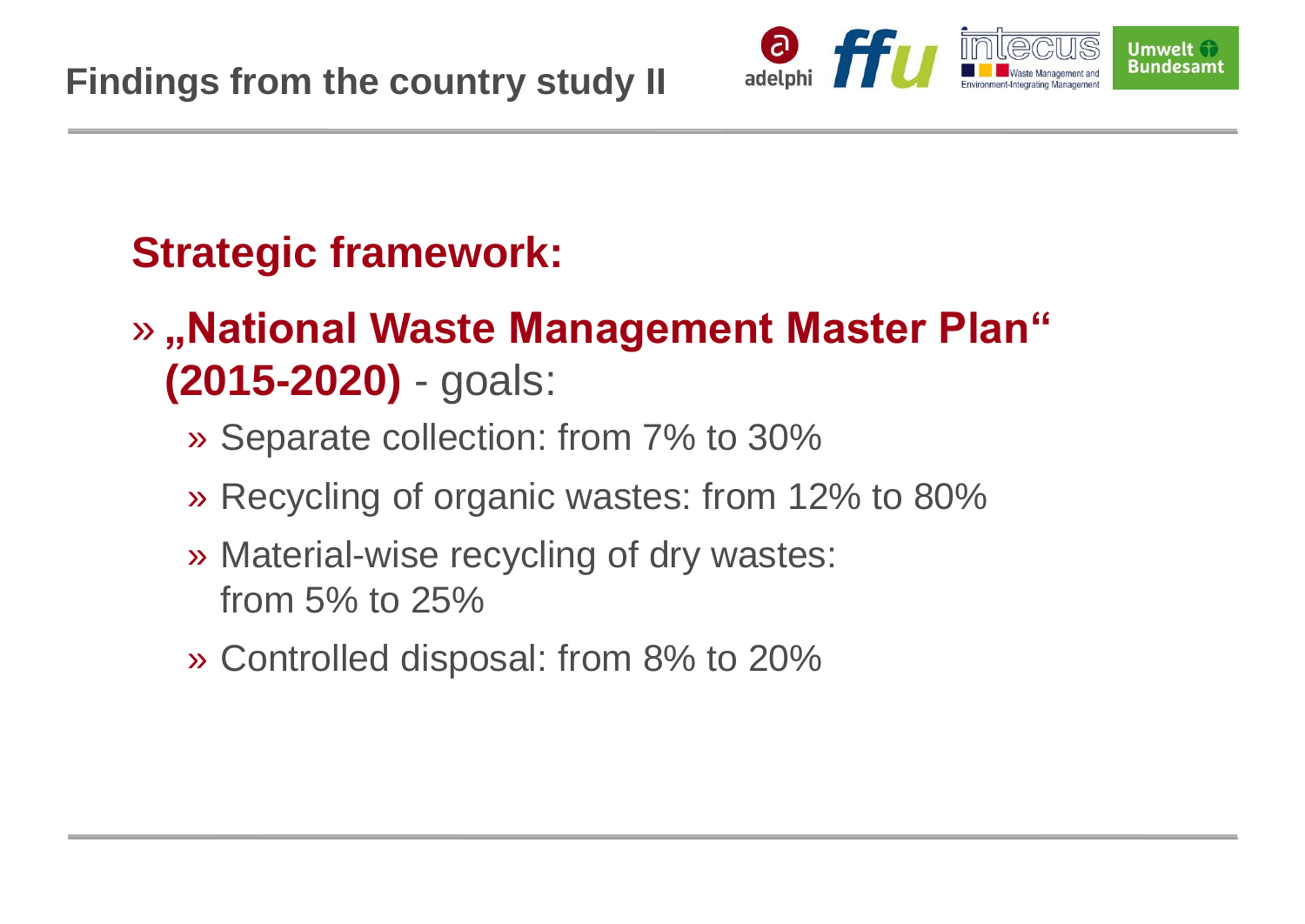### **Findings from the country study III**



- » Significant **progress** in waste management in urban centres such as Tehran and Isfahan
- » Country-wide need for **systems for separate waste collection**
	- » Focus on separate collection of organic wastes, as prerequisite for recycling, composting and waste treatment
- » Introduction of **producer responsibility** could increase resource efficiency
	- » Changing consumption patterns currently leads to an increase in packaging, e-wastes and end-of-life vehicles
- » High potential for **Waste-to-Energy** technologies
	- » 15 incineration plants currently in planning process
	- » Co-incineration in cement kilns (Refuse-derived fuel RDF)
	- » Biodigestion of organic wastes, landfill gas capture
	- » Potential solution for hospital wastes and PCB/PCT wastes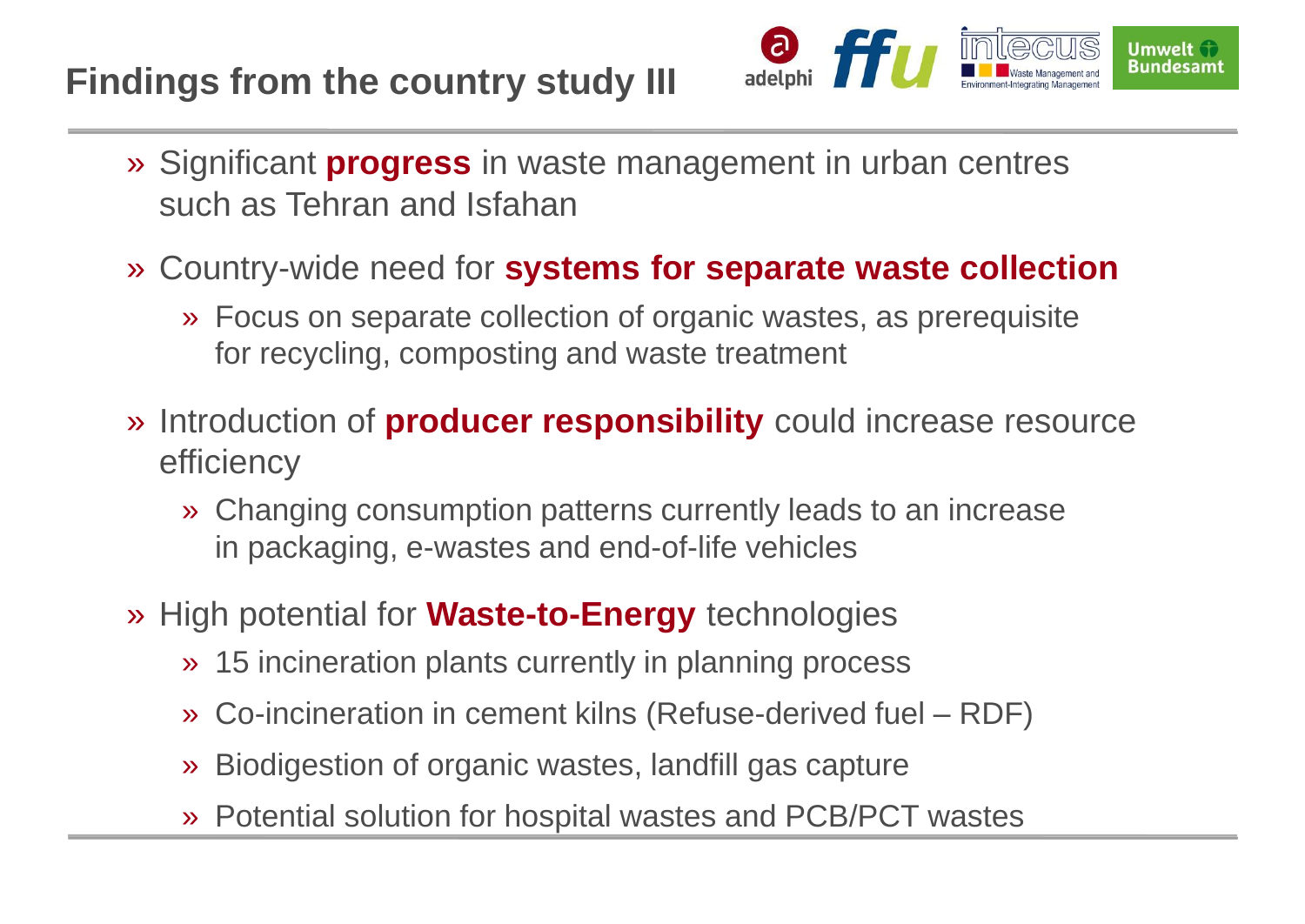

- » **Conflict of interest**: material recovery/ recycling high calorific value for waste incineration
- » High potential for **energy generation from biomass**
	- » SUNA (Organisation for Renewable Energies): feed-in-tariffs
- » High potential for **landfill modernisation and sanitation**
	- » Should address environmental risks and climate protection
	- » Relevant for waste incineration (disposal of ash residues)
	- » Landfill gas recovery
- » **Know-how and knowledge transfer** desired
	- » "knowledge-to-knowledge cooperation"
	- » Trainings for local workforce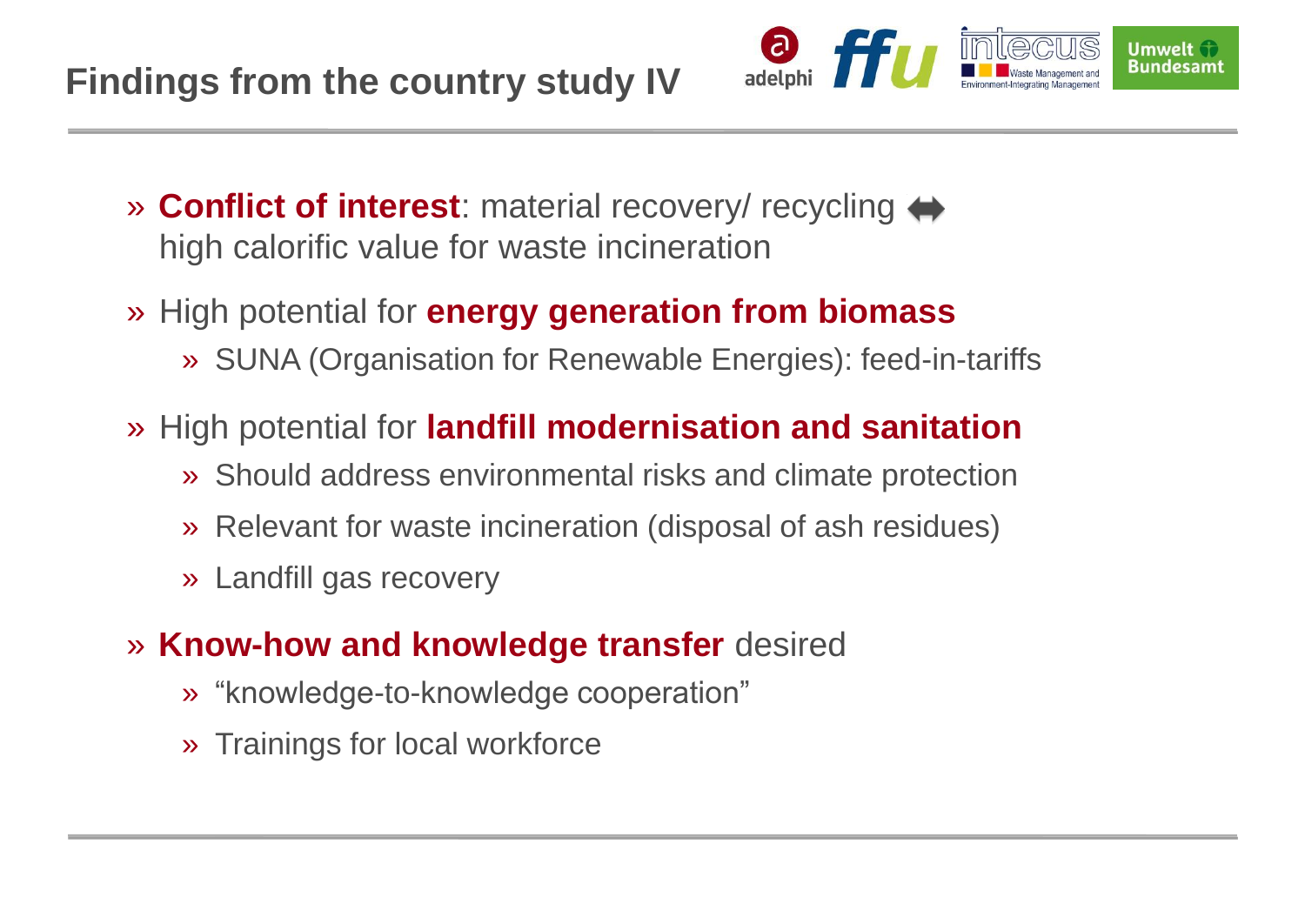

| <b>Industrial and other wastes</b>   |                                                                                                                 |
|--------------------------------------|-----------------------------------------------------------------------------------------------------------------|
| Industrial waste                     | Examples:<br>- oil sludges<br>- cataysts from refineries<br>- chlorinated diphenyls (PCBs) from<br>condensators |
| Construction and demolition<br>waste | 60 million tons per year                                                                                        |
| <b>Agricultural waste</b>            | 6,9 million tons per year                                                                                       |
| Electronic waste<br>(e-waste)        | 100.000 tons per year                                                                                           |
| <b>Hospital waste</b>                | 29.000 tons per year                                                                                            |
| End-of-life cars                     | 320.000 to 350.000 per year                                                                                     |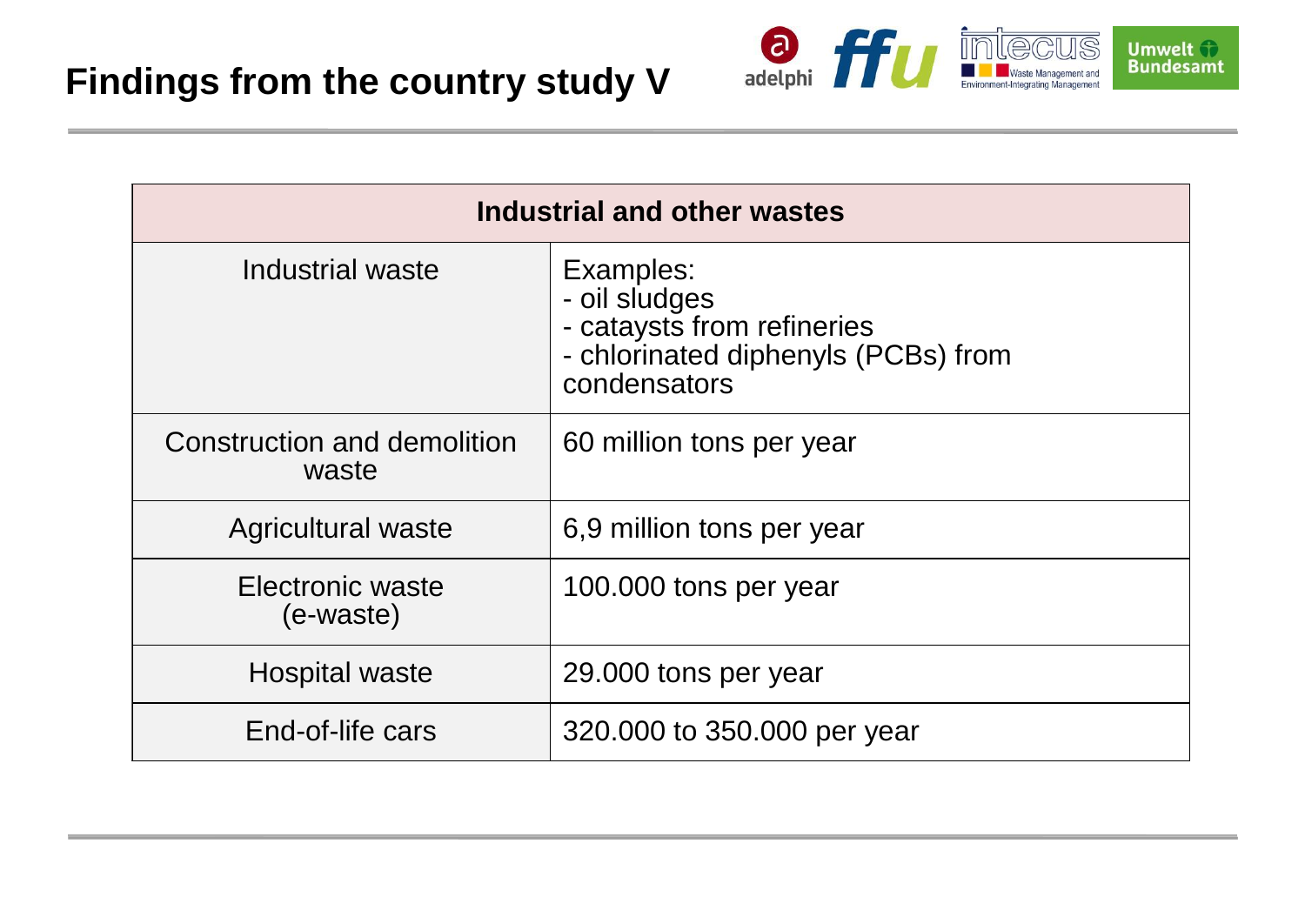#### adelphi **ffu mlecus Umwelt Bundesamt The Waste Management and Development potentials** Environment-Integrating Management **High effectiveness** Quality assurance Separatewaste systems for composting and collection systems for

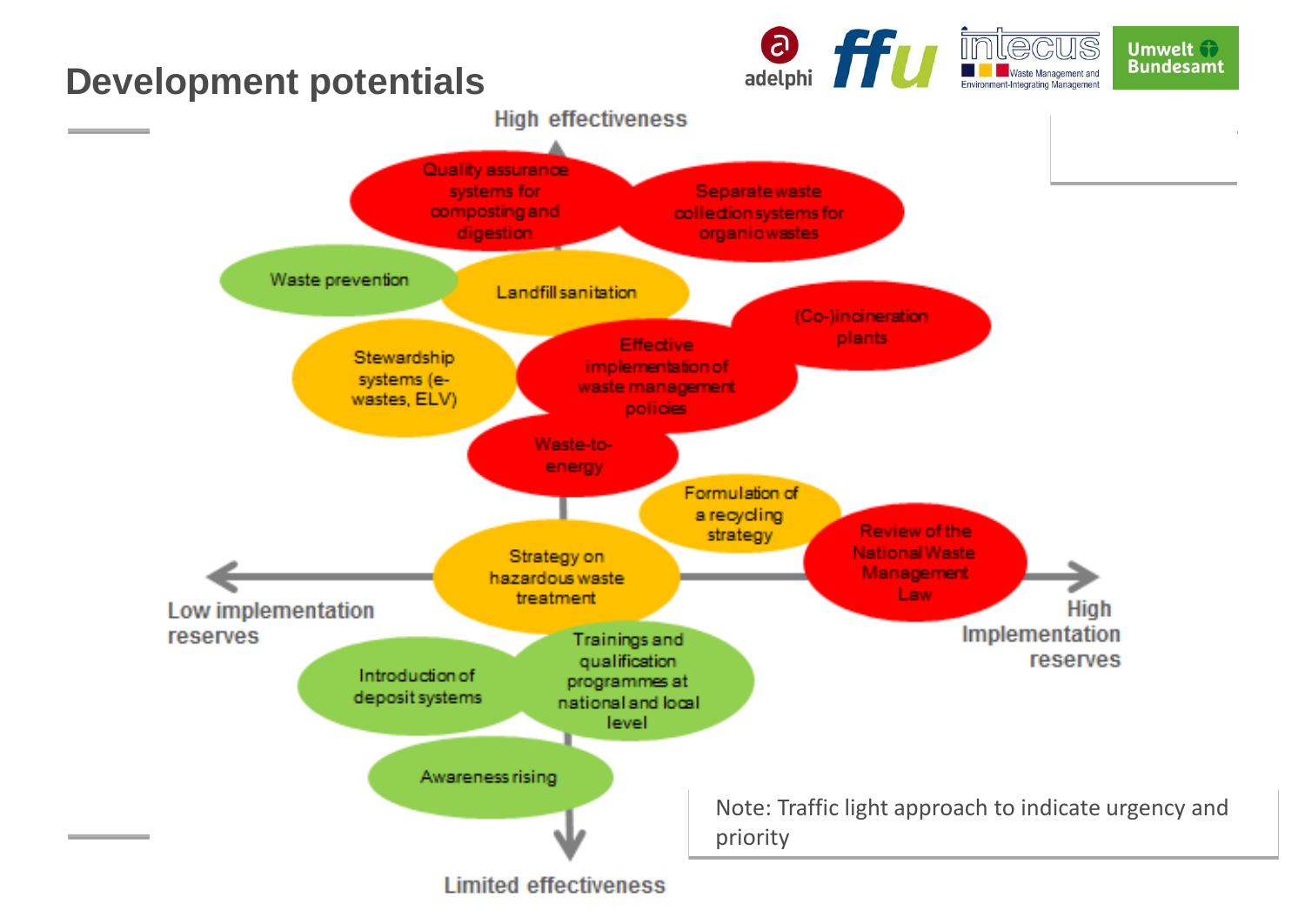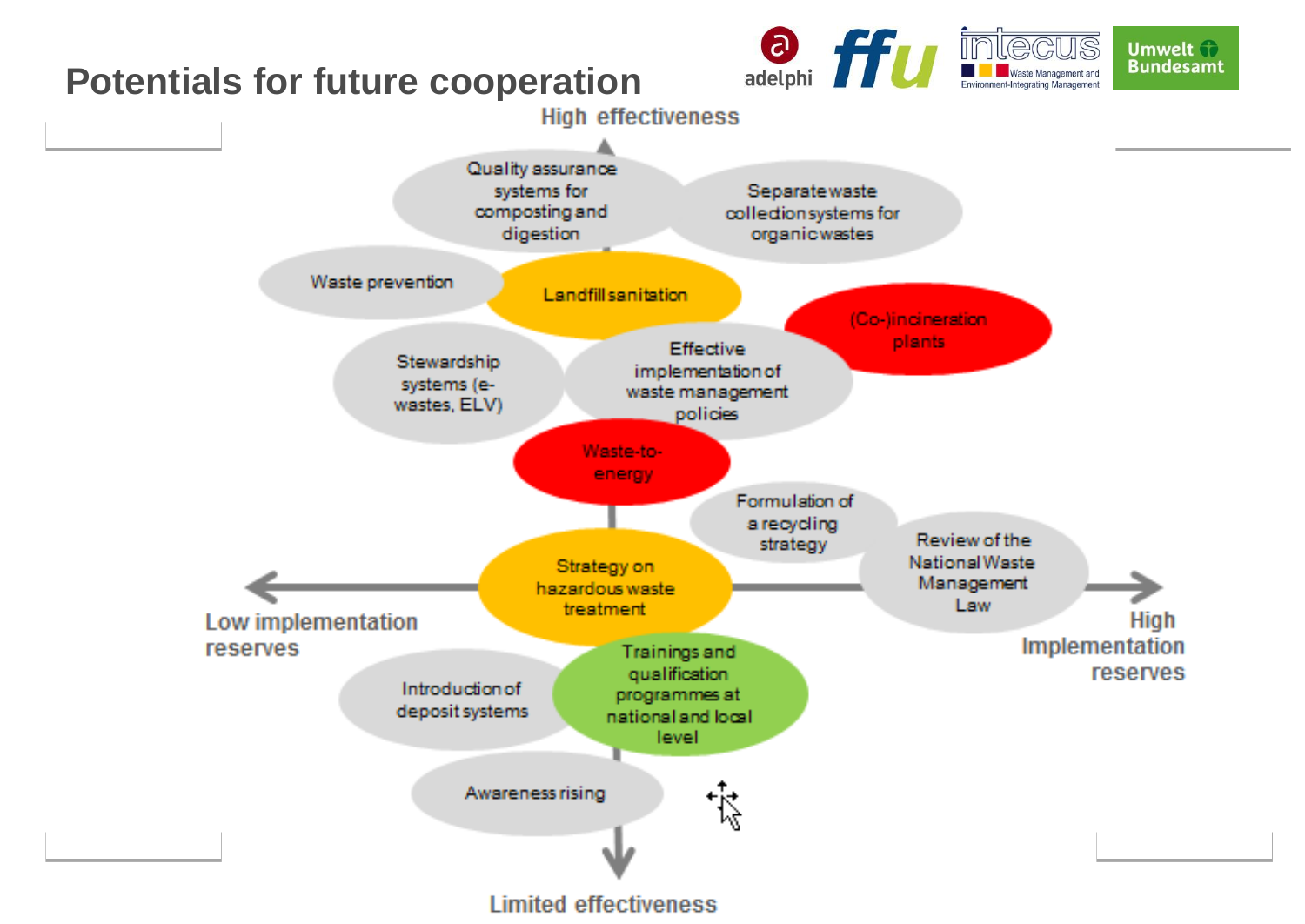

» We kindly invite you to share your feedback on the findings of the study, its recommendations and cooperation potentials with us!

**Thank you for filling** 

**out the** 

**questionnaire!**

- » Please provide us with further information on Iran's waste management and sector and its development perspectives.
- » We invite you to share your ideas regarding future bilateral waste sector cooperation between Iran and Germany!

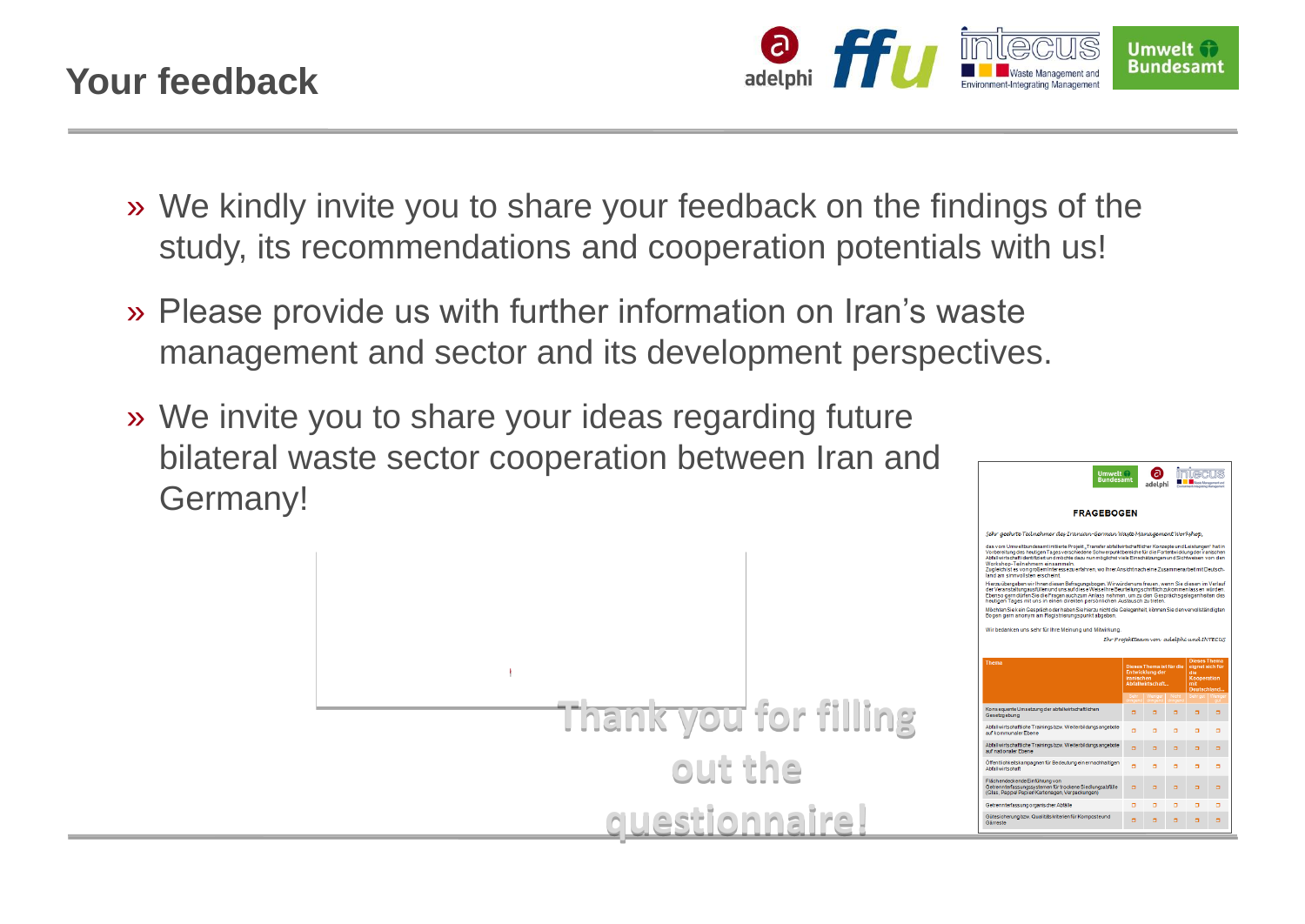